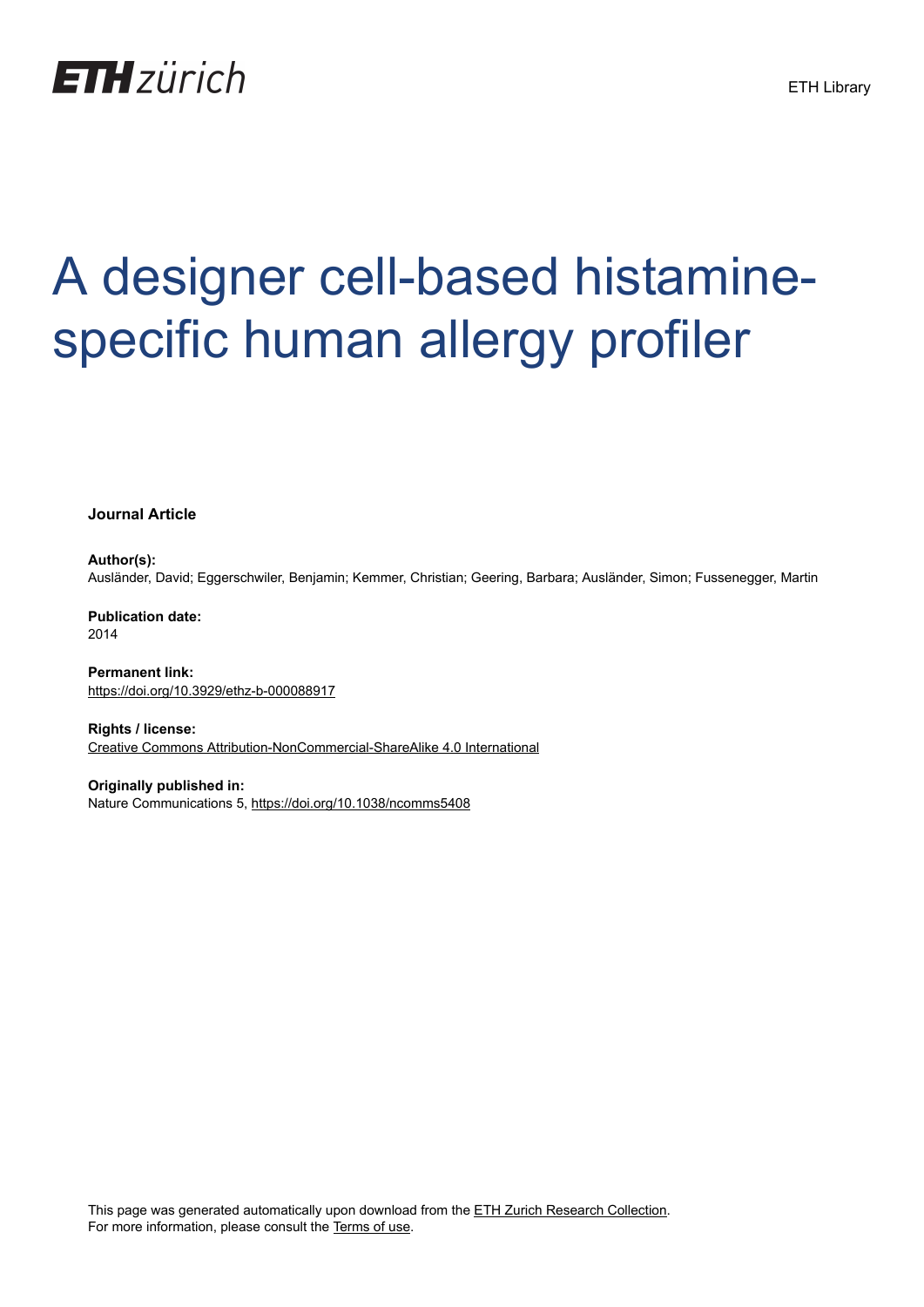

## ARTICLE

Received 5 May 2014 | Accepted 13 Jun 2014 | Published 5 Aug 2014

DOI: 10.1038/ncomms5408 **OPEN**

## A designer cell-based histamine-specific human allergy profiler

David Ausländer<sup>1</sup>, Benjamin Eggerschwiler<sup>1</sup>, Christian Kemmer<sup>1</sup>, Barbara Geering<sup>1</sup>, Simon Ausländer<sup>1</sup> & Martin Fussenegger<sup>1,2</sup>

Allergic disorders are markedly increasing in industrialized countries. The identification of compounds that trigger the immunoglobulin E-dependent allergic reaction remains the key to limit patients' exposure to critical allergens and improve their quality of life. Here we use synthetic biology principles to design a mammalian cell-based allergy profiler that scores the allergen-triggered release of histamine from whole-blood-derived human basophils. A synthetic signalling cascade engineered within the allergy profiler rewires histamine input to the production of reporter protein, thereby integrating histamine levels in whole-blood samples with remarkable sensitivity and a wide dynamic range, allowing for rapid results or long-term storage of output, respectively. This approach provides non-intrusive allergy profiles for the personalized medicine era.

 $1$  Department of Biosystems Science and Engineering, ETH Zurich, Mattenstrasse 26, CH-4058 Basel, Switzerland. <sup>2</sup> Faculty of Science, University of Basel, Mattenstrasse 26, CH-4058 Basel, Switzerland. Correspondence and requests for materials should be addressed to M.F. (email: [fussenegger@bsse.ethz.ch\)](mailto:fussenegger@bsse.ethz.ch).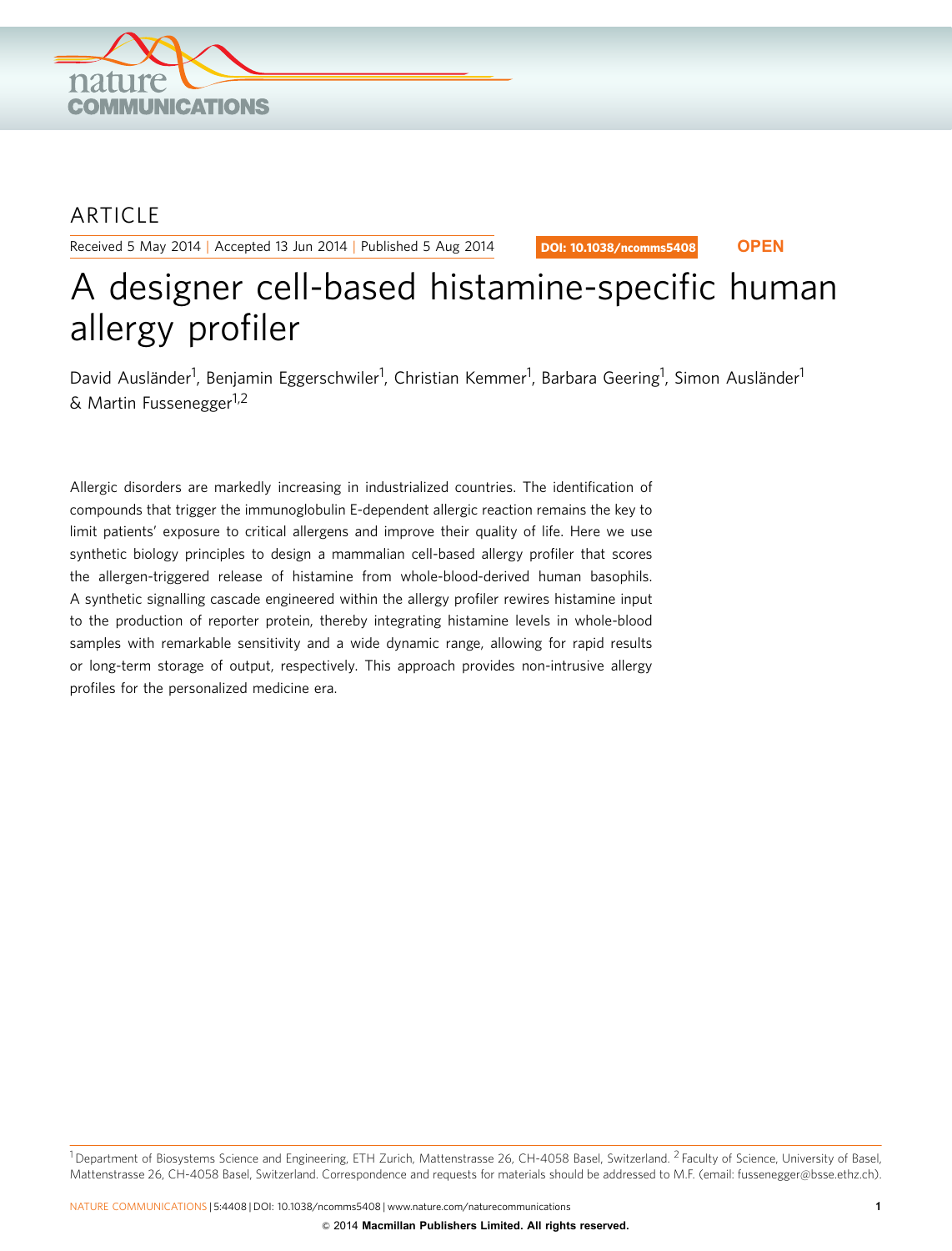ynthetic biology, the emerging life science that uses engineering principles to assemble standardized biological parts in a systematic, rational and predictable manner to program novel cellular behaviour<sup>[1,2](#page-8-0)</sup>, has significantly advanced the design of synthetic gene networks and signalling cascades that provide new treatment strategies for high-prevalence medical  $conditions<sup>3,4</sup>$  $conditions<sup>3,4</sup>$  $conditions<sup>3,4</sup>$ . For example, designer circuits are leading the way for next-generation anti-infectives<sup>5,6</sup>, cancer kill switches are being used to monitor, score and eliminate neoplastic cells<sup>[7,8](#page-8-0)</sup> and prosthetic networks have been successfully validated for the treatment of metabolic disorders, such as gouty arthritis<sup>[9](#page-8-0)</sup> and obesit[y10](#page-8-0) in animal models. With the advent of personalized medicine, diagnostic technologies are currently being revisited as a central strategy to discover, prevent and improve treatment of a variety of medical conditions.

Allergies, such as hay fever, food allergies, eczema or allergic asthma, represent a major health burden in industrialized countries. Excessive activation of mast cells and basophil granulocytes upon exposure to allergen-bound immunoglobulin E (IgE) results in intracellular  $Ca^{2+}$ -dependent signal transduction that triggers the release of vast levels of histamine from their granules. Histamine mediates allergic symptoms by binding and activating a family of G protein-coupled receptors, histamine receptors H1-4 (HRH1-4), which are differentially expressed by cells of various tissues, including immune, smooth muscle and endothelial cells<sup>11</sup>. Because the responsible allergy trigger often remains elusive, diagnostic allergy tests based on diverse in vivo and in vitro methods are crucial to prevent allergen exposure and to design specific therapeutic  $interventions<sup>12</sup>$  $interventions<sup>12</sup>$  $interventions<sup>12</sup>$ . The frequently used skin prick test is reproducible when performed by trained health professionals but requires direct contact between the allergen and the patient, which results in discomfort and the potential risk of anaphylaxis in certain patient groups $^{13,14}$  $^{13,14}$  $^{13,14}$ . In contrast, the *in vitro* quantification of specific, free IgE antibodies in human blood allows for the simultaneous screening of a multitude of allergens; however, the presence of IgE antibodies does not necessarily correlate with clinical symptoms<sup>12,15</sup>. Also, much effort has been made to mimic the allergic reaction in a test tube using whole blood followed by measurement of allergen-induced effector cell activation by quantification of specific surfacedisplayed proteins or mediator release<sup>16,17</sup>. For example, the basophil activation test utilizes cell-surface expression of CD63 as a marker for basophil activation quantified by flow cytometry[18.](#page-8-0) The histamine release test simulates mediator release including histamine, which can be subsequently detected in the serum<sup>[15,19](#page-8-0)</sup>. Current histamine-quantification assays include chromatography, fluorescence and immunoassay methods, which require large sample volumes and show a narrow dynamic range<sup>[17](#page-8-0)</sup>. Also, to reach the high level of sensitivity needed for diagnostic purposes, most histaminequantification technologies require partial enrichment of leukocytes or chemical derivatization of histamine, which involves time-consuming, multi-step sample preparations and sophisticated equipment<sup>[20,21](#page-8-0)</sup>.

Here, we report on a synthetic biology-inspired designer cellbased approach for the precise profiling of allergies in human whole-blood samples. Exposure of human blood to an array of allergens triggers an allergen-specific release of histamine by immune effector cells, such as basophil granulocytes circulating in the donor's blood, thereby replicating the patient-specific allergic reaction in the body. The histamine levels are precisely scored by mammalian designer cells engineered with a synthetic signalling cascade rewiring histamine input to production of reporter proteins. This cell-based allergy profiler pioneers the use of synthetic biology principles for next-generation diagnostics.

## Results

The histamine sensor device (HSD) consists of a synthetic histamine-responsive signalling cascade in which the G proteincoupled receptor HRH2 senses extracellular histamine levels ([Fig. 1a\)](#page-3-0) and triggers  $G<sub>e</sub>$ -protein-mediated activation of adenylate cyclase, which in turn converts ATP to cyclic AMP (cAMP). This second messenger molecule binds regulatory subunits of protein kinase A, whose catalytic subunits translocate into the nucleus where they phosphorylate the cAMP-responsive binding protein 1, which binds and activates synthetic  $P_{CRE}$  promoters driving reporter gene expression [\(Fig. 1a](#page-3-0)). Rewiring of HRH2 to reporter gene expression provides a precise quantitative readout for extracellular histamine levels encountered by the designer cells. As a first step, we screened for best-performing components, including different potential target promoters (Supplementary Fig. 1a), various HRH2-driving constitutive promoters (Supplementary Fig. 1b) and a set of parental cell lines (Supplementary Fig. 1c). Experiments involving the co-transfection of the constitutive HRH2 expression vector pCK120 ( $P_{hEFi\alpha}$ -HRH2-pA) with a  $P_{CRE}$ -driven SEAP (secreted alkaline phosphatase) expression construct pCK53 (P<sub>CRE</sub>-SEAP-pA) into HEK-293 cells showed the best overall performance (Supplementary Fig. 1a–c). pCK120/pCK53-co-transfected HEK-293 cells (HSD<sub>SEAP</sub>) were highly sensitive to histamine and dose dependently controlled reporter gene expression over a wide histamine concentration range  $(1-100 \text{ nM})$ , covering even the lower physiological histamine levels in the human blood (Supplementary Fig.  $1d^{22}$  $1d^{22}$  $1d^{22}$ . The high histamine sensitivity of the HSD was also confirmed by real-time monitoring of the histamine-responsive production of the intracellular fluorescent reporter gene Citrine (pDA134,  $P_{CRE}$ -Citrine-pA) in pCK120/  $pDA134$ -co-transfected HEK-293 cell populations (HSD<sub>Citrine</sub>) ([Fig. 1b](#page-3-0)).

To evaluate whether the stable chromosomal integration of the HSD components into HEK-293 cells would further improve sensitivity and switching performance, we selected stable  $HSD<sub>SEAP</sub>$  (poly)clonal cell populations and profiled reporter gene expression after induction with  $100 \text{ nM}$  histamine expression after induction with 100 nM histamine (Supplementary Fig. 2a–c). The monoclonal cell population HSD<sub>SEAP32</sub> (HSD SEAP clone 32) was the best-performing transgenic histamine-responsive cell line because it combined a very high SEAP induction factor (65-fold), superior absolute SEAP levels and an improved dynamic histamine-sensitivity range (1–10,000 nM) ([Fig. 1c](#page-3-0); Supplementary Fig. 2d). A basic set of control experiments confirmed that, HEK-293 devoid of the HRH2 sensor module were insensitive to histamine ([Fig. 1d\)](#page-3-0), the metabolic integrity and viability of the cells as scored by constitutive SEAP expression were not impacted over the entire histamine concentration range [\(Fig. 1d\)](#page-3-0) and histamine triggered an intracellular cAMP surge in double-transgenic  $HSD<sub>SEAP32</sub>$  cells ([Fig. 1e](#page-3-0)). In-depth characterization of the SEAP expression kinetics of  $HSD<sub>SEAP32</sub>$  cells, cultivated for extended periods of time in medium containing specific histamine concentrations encompassing the physiological range, revealed extraordinarily low leakiness and a robust induction of the reporter gene over 3 days [\(Fig. 1f\)](#page-3-0). Importantly, different induction pulse durations at physiological histamine concentrations in  $HSD<sub>SEAP32</sub>$  cells revealed that high histamine levels rapidly activated transgene expression, whereas lower levels required a longer induction pulse period to reach significant SEAP secretion [\(Fig. 1g](#page-3-0)). Furthermore, cimetidine, an HRH2 antagonist, significantly reduced the reporter gene expression in HSD<sub>SEAP32</sub> cells induced with 100 nM histamine, whereas cetirizine, a clinically licensed antiallergy drug that acts as an HRH1 antagonist, did not impact the histamine-dependent SEAP expression profile of  $HSD<sub>SEAP32</sub>$  cells ([Fig. 1h](#page-3-0)) $^{23}$ .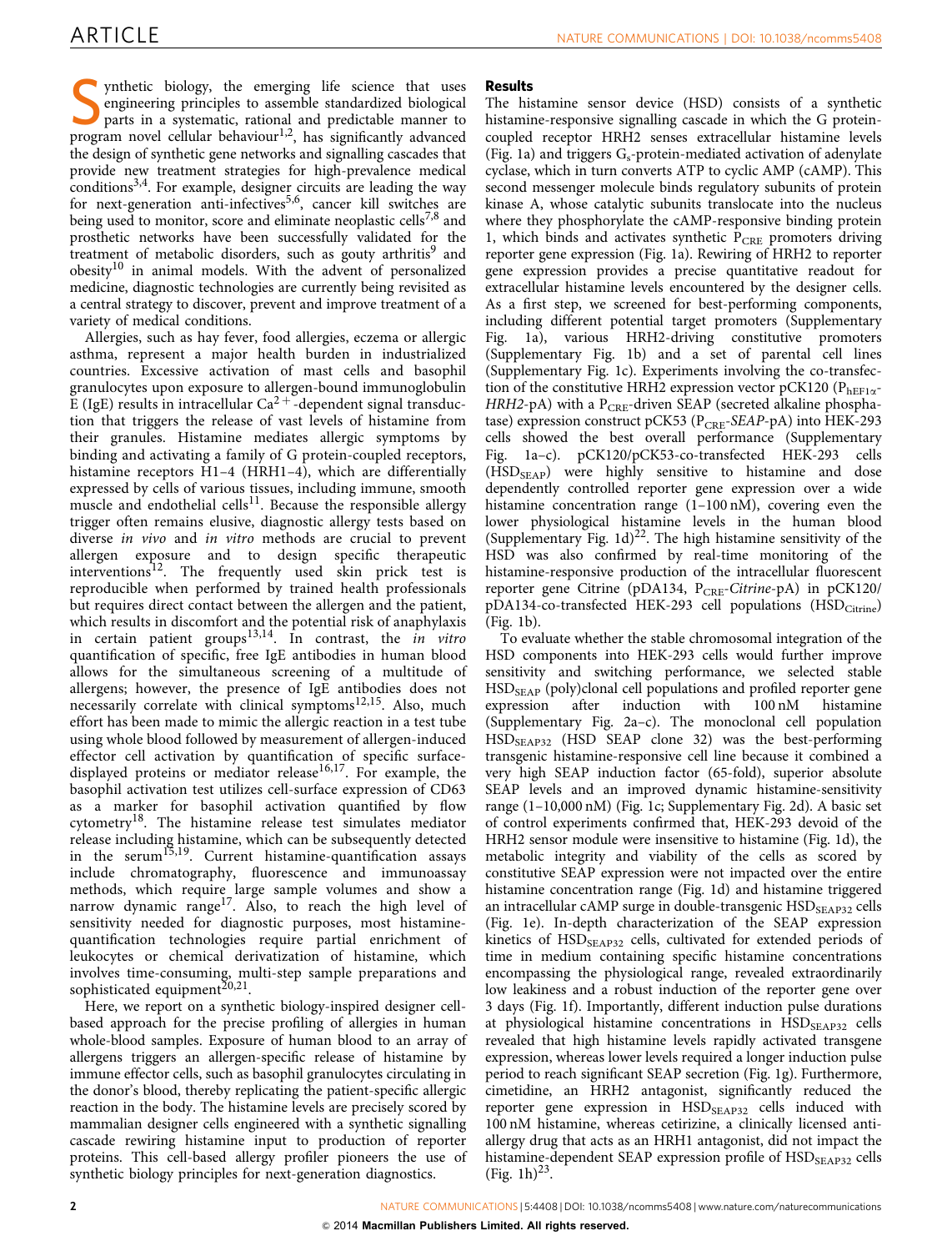<span id="page-3-0"></span>

Figure 1 | Characterization of the histamine-triggered transgene switch. (a) Illustration of the histamine sensor device (HSD). Following constitutive expression by the human elongation factor 1 alpha promoter ( $P<sub>hFf1α</sub>$ ), the histamine receptor H2 (HRH2) localizes to the plasma membrane. The G proteincoupled receptor HRH2 senses extracellular histamine and triggers G<sub>s</sub>-mediated activation of adenylate cyclase (AC), which converts ATP to cyclic AMP (cAMP). cAMP binds the regulatory subunits of protein kinase A (PKA), whose catalytic subunits translocate into the nucleus where they phosphorylate the cAMP-responsive binding protein 1 (CREB1). Subsequently, CREB1 binds and activates a synthetic promoter ( $P_{CRE}$ ), which drives the expression of intracellular (Citrine) or secreted (SEAP) reporter proteins. (b) Real-time monitoring of histamine-triggered cellular fluorescence of HSD<sub>Citrine</sub>-engineered cell populations in a microplate reader. The plot shows the mean of three experiments. (c) Histamine sensitivity of transgenic HSD<sub>SEAP32</sub> cells. The data points were fitted using a sigmoidal dose-response curve. The blue translucent background represents the physiological range of histamine concentrations found in human blood. (d) Effect of histamine on the SEAP expression of HEK-293 cells with pcDNA3.1 and either pSEAP2-control ( $P_{sV40}$ -SEAP-pA) or pCK53 (P<sub>CRE</sub>-SEAP-pA). (e) Profiling of the histamine-dependent intracellular cAMP surge in HSD<sub>SEAP32</sub> cells. (f) SEAP expression kinetics of HSD<sub>SEAP32</sub> cells exposed to different physiological histamine concentrations. (g) Impact of different histamine doses and induction time on HSD<sub>SEAP32</sub>-mediated SEAP expression. (h) Influence of specific HRH1 (cetirizine) and HRH2 (cimetidine) antagonists on HSD<sub>SEAP32</sub>-mediated SEAP expression. The data represent the means  $\pm$  s.d. ( $n \geq 3$  experiments).

The allergy profiler is based on the crosslinking of membranebound high-affinity IgE receptors (FceRI) via specific IgE–antigen complexes on immune effector cells, such as basophil granulocytes or mast cells, inducing a protein tyrosine kinase- and calcium  $(Ca^{2+})$ -dependent signal transduction cascade, which results in the release of a series of mediators, including histamine ([Fig. 2a](#page-4-0)). We hypothesized that the exposure of human serum to HSD-engineered cells would mimic patient-specific in vivo allergic conditions and would lead to the corresponding production of the reporter gene in a manner that is precisely correlated to the basophil-derived histamine levels [\(Fig. 2a\)](#page-4-0). As a preliminary step, we determined that a concentration of  $12.5\%$  (v/v)

of human serum in cell culture medium provided the optimal dilution, as no effect on reporter gene expression was observed when exposing  $HSD_{SEAP32}$  to 100 nM histamine for 24 h (Supplementary Fig. 3). Anti-IgE antibodies have been shown to efficiently crosslink IgE antibodies bound to FceRI subse-quently triggering histamine release from basophils ([Fig. 2a](#page-4-0)) $^{24}$ . Therefore, we incubated increasing concentrations of a polyclonal anti-IgE antibody with heparinized human whole blood and exposed the resulting human serum for  $24 h$  to  $HSD_{SEAP32}$ designer cells or to HEK-293 cells transiently transfected with control reporter plasmids (pcDNA3.1/pCK53) [\(Fig. 2b](#page-4-0)). We observed that increasing anti-IgE antibody concentrations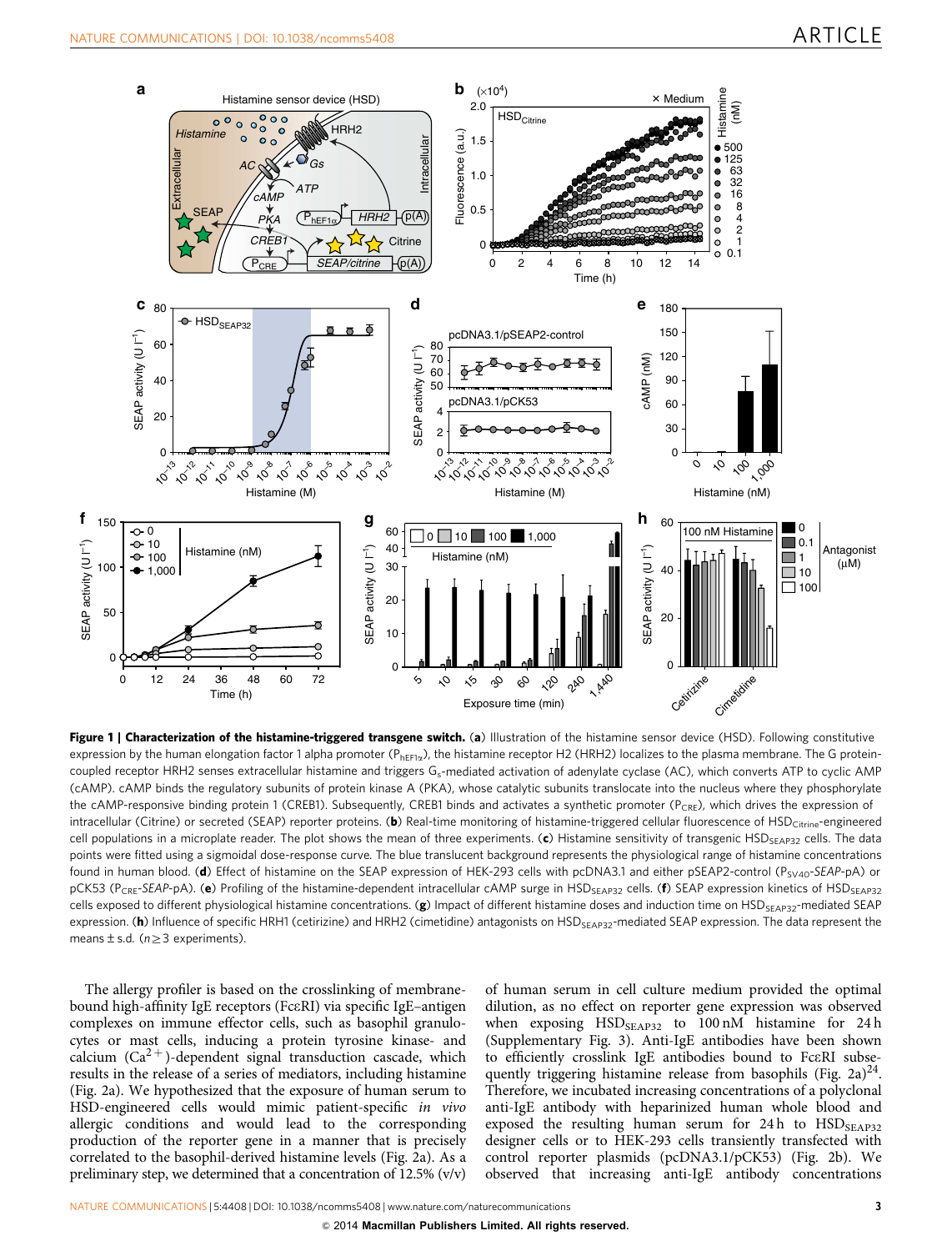<span id="page-4-0"></span>

Figure 2 | Human basophil-derived histamine triggers reporter gene expression in HSD-engineered designer cells. (a) Illustration of the cell-dependent allergy profiler. Allergens added to the blood sample bind to IgE, which crosslink membrane-bound high-affinity IgE receptors (FceRI) of basophil granulocytes. FceRI activation induces a protein tyrosine kinase (PTK)- and phospholipase C (PLC)-dependent signal transduction cascade, resulting in an intracellular calcium ( $Ca^{2+}$ ) surge and a subsequent release of histamine. Histamine binds to HRH2 on the HSD designer cells and triggers dose-dependent reporter gene expression (see [Fig. 1a\)](#page-3-0). (b) Adjustable anti-IgE antibody-mediated basophil degranulation triggered SEAP secretion in HSD<sub>SFAP32</sub> cells, but not in pcDNA3.1/pCK53-co-transfected control cells lacking the HRH2 sensory module. (c) Inhibition of protein tyrosine kinases by dasatinib (1µM) in basophils inhibited anti-IgE antibody-mediated degranulation (0.25µg ml $^{-1}$  anti-IgE) and, therefore, <code>HSD<sub>sEAP32-mediated</code> reporter gene</code></sub> expression. (d) Detection of histamine derived from the IgE-independent fMLF-mediated induction of basophil degranulation (1µM fMLF) by HSD<sub>SEAP32</sub> cells. (e) HSD<sub>SEAP32</sub> cells specifically converted hazel pollen-triggered histamine from an allergic donor to a reporter gene response, whereas Bermuda grass pollens repressed the designer cell responses. (f) Real-time detection of histamine derived from mite-induced basophil degranulation by HSD<sub>Citrine</sub>engineered cells. The data represent the means  $\pm$  s.d. ( $n \geq 3$  experiments).

induced basophil histamine release and, as a result, also induced a robust and gradual reporter gene expression response in the  $HSD<sub>SEAP32</sub>$  cells, whereas no SEAP induction was observed when cells were incubated with the degranulation buffer alone (spontaneous release) (Fig. 2b). In contrast, no induction of SEAP activity was detected in transiently transfected control cells lacking the HRH2 sensor module, indicating that the reporter gene induction was specific to histamine and not to other potential mediator molecules present in human serum (Fig. 2b). Further, the  $HSD<sub>SEAP32</sub>$  cell responses were dependent on the degranulation of effector cells: the inhibition of crucial protein

tyrosine kinases in the intracellular signalling pathway of basophils by dasatinib, a multi-targeted tyrosine kinase inhibitor, abolished anti-IgE antibody-mediated reporter gene expression (Fig.  $2c)^{25}$  $2c)^{25}$  $2c)^{25}$ . As expected, the IgE-independent degranulation of basophils following N-formylmethionyl-leucylphenylalanine (fMLF) stimulation strongly induced SEAP expression of  $HSD<sub>SEAP32</sub>$  cells as well (Fig. 2d)<sup>26</sup>. Finally, we profiled anti-IgE antibody- and fMLF-induced basophil degranulation of whole-blood samples taken from the same donor at different time points, which showed that  $HSD_{SEAP32}$ cells produced consistent values, considering that allergy profiles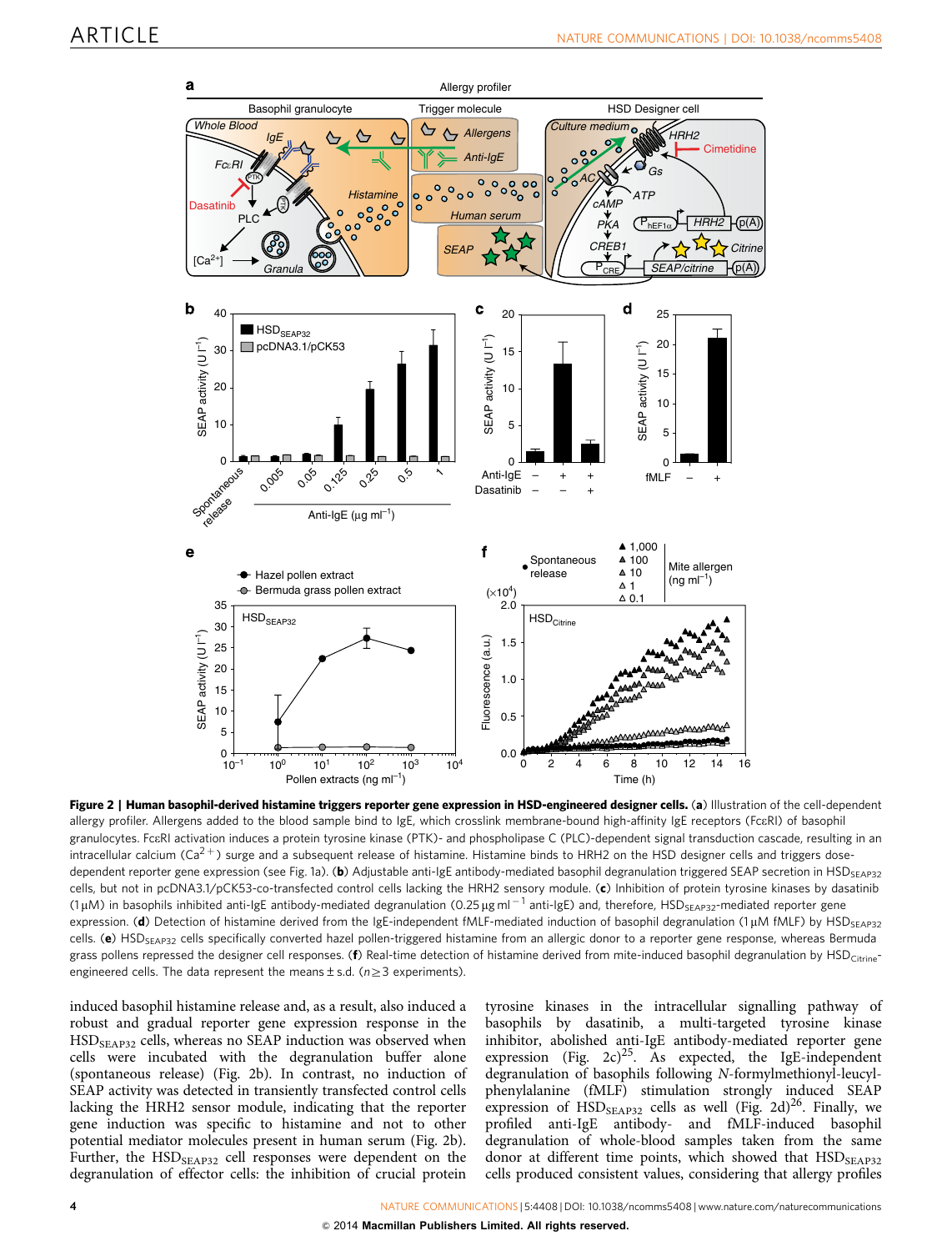<span id="page-5-0"></span>may slightly vary over time<sup>17</sup>. This validates the robustness and reliability of the HSD (Supplementary Fig. 4).

To examine whether  $HSD_{SEAP32}$  cells possess the ability to convert allergen-triggered basophil-derived histamine from human whole blood into a quantitative reporter gene expression response, we used blood from a donor with a clinical history of allergy against hazel pollen and exposed it to different concentrations of crude allergen extracts of hazel and Bermuda grass pollens. We found that the response of the allergy profiler directly correlated with the histamine levels derived from hazel pollen-mediated degranulated basophils, and that the signal was converted to an allergen-specific SEAP response profile [\(Fig. 2e](#page-4-0)). Importantly,  $HSD<sub>SEAP32</sub>$  cells showed no activation when the diluted blood was amended with Bermuda grass pollen, thereby confirming the absence of an allergic reaction ([Fig. 2e\)](#page-4-0). Similarly, a donor with a known mite allergy was chosen to determine whether HSD<sub>Citrine</sub>-engineered cell populations could facilitate the real-time detection of histamine-induced gene expression derived from human basophils with an allergic response when exposed to different concentrations of a crude allergen extract of mites. Importantly, histamine from spontaneous release and the allergen at the lowest concentration showed the same fluorescence profile, whereas all of the other tested concentrations triggered a gradual cellular fluorescence response, which was detectable 3h after histamine-containing human serum was added to the engineered cell population [\(Fig. 2f](#page-4-0)).

Finally, we established a low-volume version of the allergy profiler, which was performed in 96-well plates, and applied it to whole-blood samples from four different human donors, including three allergic and one non-allergic subject. We expanded the allergen set to seven common allergens and profiled the potential allergic reactions using HSD<sub>SEAP32</sub> cells. Importantly, our experimental design included relevant quality controls, such as spontaneously released histamine as a baseline control, anti-IgE antibody at three different concentrations and fMLF as a non-IgE-mediated positive control to provide information on donorspecific basophil sensitivity<sup>27,28</sup>. To acquire the maximum amount of information regarding potential allergic reactions, we used allergens at concentrations encompassing five orders of magnitude, that is, from  $100 \text{ pg} \text{ ml}^{-1}$  to  $1 \text{ µg} \text{ ml}^{-1}$ . The data were illustrated using a heat map, which provides a simple but detailed personalized allergy profile (Fig. 3a). In all allergy profiles, controls activated the designer cells as expected: spontaneous release produced baseline responses in  $HSD_{SEAP32}$ cells, whereas both anti-IgE antibody- and fMLF-mediated basophil degranulation triggered robust levels of reporter gene expression (Fig. 3a). Furthermore, the results of the allergy profiler revealed that two of three allergic donors exhibited a strong allergic reaction to three types of pollens, and one of them also showed a strong response to grass pollens. A specific allergy against mites was detected in one subject, whereas the nonallergic blood donor did not exhibit any allergen-dependent designer cell response (Fig. 3a). Most importantly, the scores of the allergy profiler correlated with the results of the skin prick test that is the current gold standard for allergy testing (Fig. 3b). We observed low intra-assay variability (Supplementary Fig. 5) and high reproducibility of the allergy profile of donors B and C when profiling the same histamine release samples after two freeze– thaw cycles with another batch of  $HSD<sub>SEAP32</sub>$  cells (Supplementary Fig.  $6$ ). Also, HSD<sub>Citrine</sub>-engineered cells



Figure 3 | Personalized allergy profiles of four human subjects. (a) Heat maps showing histamine-triggered HSD<sub>SEAP32</sub> cell responses to allergentriggered basophil degranulation for four different donors. The allergen concentrations encompassed five orders of magnitude (1µg ml  $^{-1}$ -100 pg ml  $^{-1}$ ). The spontaneous release of histamine served as a negative control, and three different concentrations of anti-IgE antibody and  $1 \mu$ M fMLF were used as positive controls. Each cell of the heat map shows the mean of two histamine release assays. (b) Skin prick test results. Tests were performed and evaluated by dermatologists at Swiss allergy centers according to standard protocols. All tests were validated in comparison with positive controls (10 mg ml  $^{-1}$ histamine) and negative controls (diluent).

NATURE COMMUNICATIONS | 5:4408 | DOI: 10.1038/ncomms5408 | [www.nature.com/naturecommunications](http://www.nature.com/naturecommunications) 5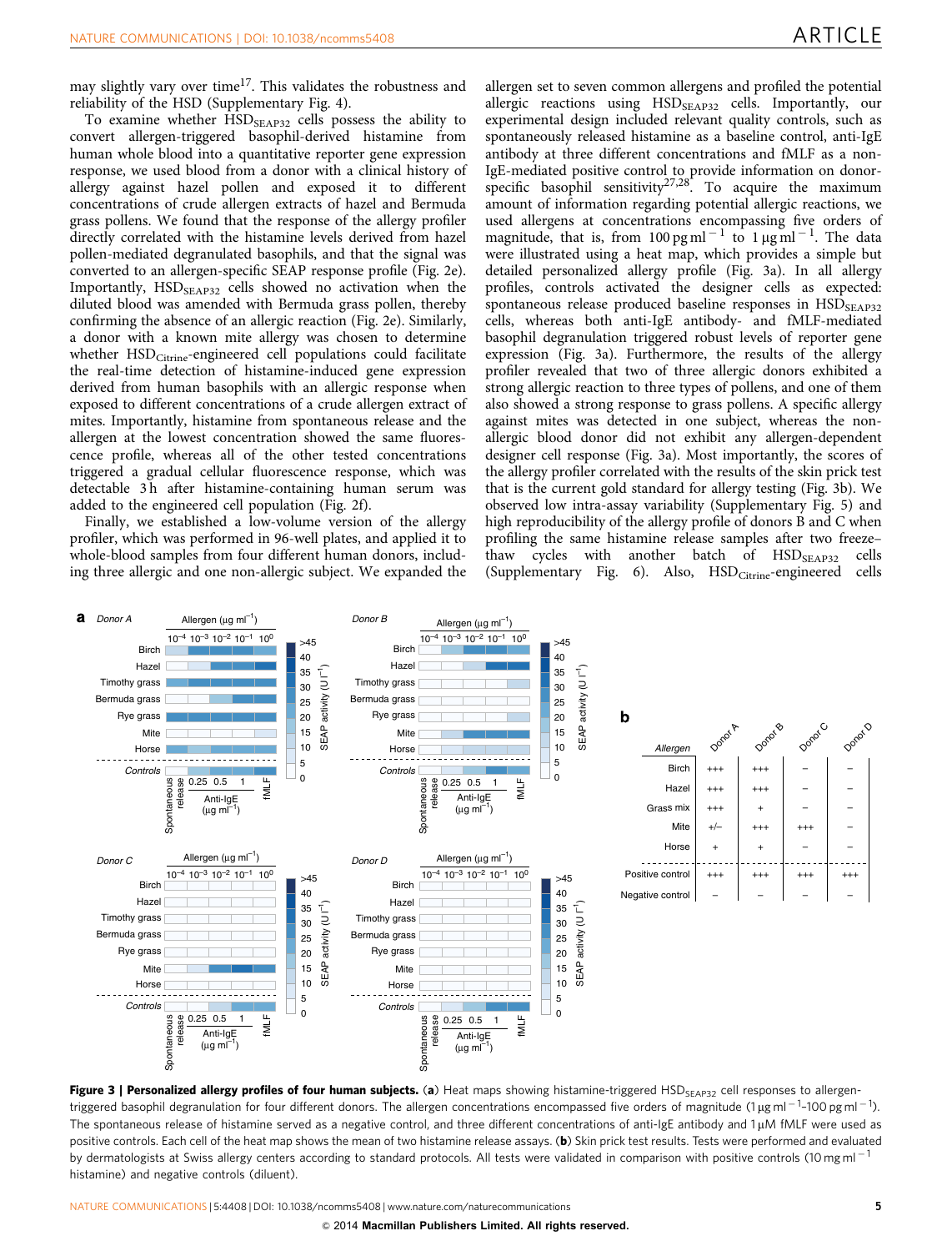exposed to serum samples of donor B enabled real-time monitoring of Citrine production of the allergy profiler and provided allergy scores matching those achieved with  $HSD_{SEAP32}$ cells (Fig. 4).

## **Discussion**

With the advent of synthetic biology there has been significant progress in the engineering of mammalian cells for biomedical applications<sup>[1,3,4,29](#page-8-0)</sup>. Here, we describe the construction,



Figure 4 | Real-time monitoring of basophil-derived histamine in human serum. Histamine release assays were performed using blood of the allergic donor B including controls with buffer alone (spontaneous release), three different concentrations of anti-IgE antibody, an IgE-independent positive control (1µM fMLF) as well as with five different concentrations of indicated allergens. HSD<sub>Citrine</sub>-engineered cell populations were exposed to human serum samples and the cellular fluorescence was monitored every 20 min using a microplate reader. Cells were cultured in a 5% CO<sub>2</sub> atmosphere at 37 °C. HSD<sub>SEAP32</sub>-mediated reporter gene expression profiles using the same serum samples are shown for comparison (see also [Fig. 3a\)](#page-5-0). The insert shows bar graphs of cellular fluorescence of HSD<sub>Citrine</sub> cells at time points when differences between allergen-induced and spontaneous histamine release become statistically significant. Statistical analysis by a two-tailed Student's t-test (\*P<0.05, \*\*P<0.01 and \*\*\*P<0.001). Data represent means ±s.d of two histamine release assays.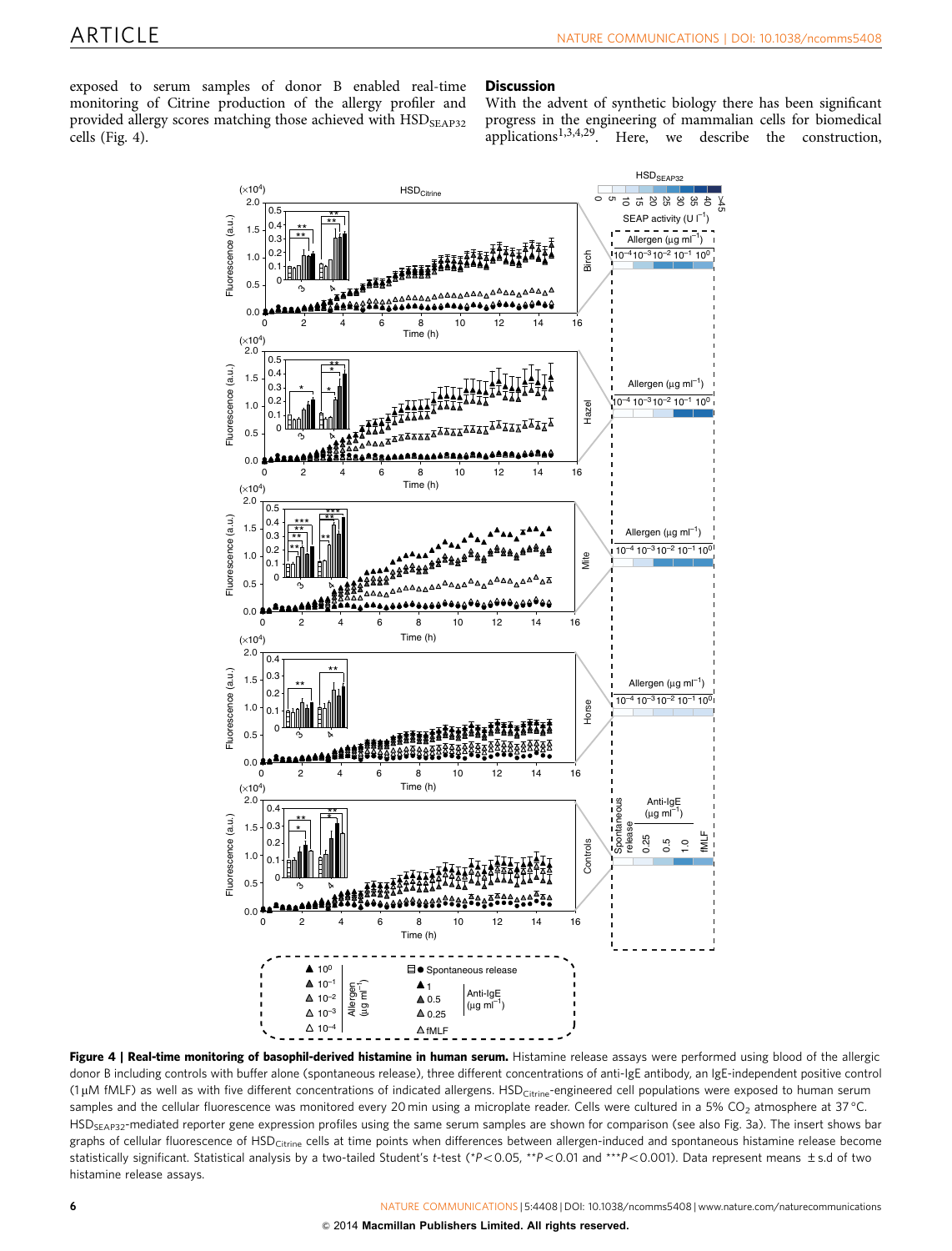characterization and validation of designer cells that sense the levels of the allergy mediator histamine in whole-blood samples and produce a corresponding cellular response that provides a robust and reliable diagnostic allergy profile. The allergy profiler represents a novel cell-based detection method for histamine originating from biological samples and combines extraordinary sensitivity  $(2-4 nM)$ , a wide dynamic range  $(1-10,000 nM)$  and the flexibility to use different reporter genes with improved kinetics (rapid real-time detection of intracellular fluorescent proteins) or storage capacity (long-term storage of SEAPcontaining supernatants). The allergy scores provided by the allergy profiler qualitatively correlate with the results of the skin prick test. However, since the allergy profiler scores histamine levels in an all-in vitro format without exposing the subject directly to potential allergens, such as the skin prick test, it could be used to diagnose allergies in infants and patients with skin disorder. Also, unlike the skin prick test, which semiquantitatively scores the response to a single concentration of a specific allergen, the allergy profiler provides increased accuracy by recording the allergic response to an allergen concentration range of five orders of magnitude. Besides the skin prick test, there are a variety of diagnostic allergy tests that use antibodybased detection of basophil mediators. However, diagnostic classic biopharmaceutical production and downstream processing scenarios, which are expensive and prone to batch-to-batch variations. Most importantly, antibody-based detection of small molecules remains challenging and often requires modification of the target compound. Therefore, for most state-of-the-art diagnostic assays, histamine needs to be derivatized to achieve sensitivity in the clinical range, which is based on error-prone and time-consuming sample preparation procedures. In contrast, receptor-based detection of small-molecule compounds by designer cells takes advantage of the highly sensitive interaction of natural histamine with its receptor while producing the HSD in situ. Therefore, standardized designer cells provide a robust, reliable and highly sensitive one-step histamine-detection procedure.

Capitalizing on its compatibility with a 96-well culture format, the allergy profiler is amenable to automated high-throughput liquid handling platforms to routinely provide highly detailed personalized allergy profiles for a larger population. Since HSD<sub>SEAP32</sub> cells were also sensitive to clinically licensed HRH2 antagonist cimetidine and were able to monitor the inhibition of degranulation using the kinase inhibitor dasatinib, the allergy profiler may also be used as a cell-based screening assay for the discovery of anti-inflammatory and anti-allergic drugs. Cell-based assays have been shown to provide not only reliable drug–target interactions but also corresponding information on cytotoxicity and bioavailability<sup>[5,30,31](#page-8-0)</sup>.

Since the key factors of the pharmaceutical industry have declared personalized medicine—the interplay between diagnostics and therapeutic interventions—the treatment concept of the future diagnostics have come into the limelight as a powerful technology to detect and prevent high-prevalence medical  $conditions^{32}$ . In the not-too-distant future, designer cells engineered with an array of human sensor components and programmed to interface with disease-effector molecules will provide novel standardized diagnostic opportunities for the detection, quantification and prevention of human diseases such as allergies, thereby paving the way for a new wave of synthetic biology-inspired 'real-world' applications<sup>33</sup>.

Cell culture. Chinese hamster ovary cells (CHO-K1, ATCC: CCL-61) were cultivated in ChoMaster HTS (Cell Culture Technologies, Gravesano, Switzerland) supplemented with 5% (v/v) fetal calf serum (FCS; BioConcept, Allschwil, Switzerland; lot no. PE01026P) and a 1% (v/v) penicillin/streptomycin solution (Sigma-Aldrich, Munich, Germany). Human embryonic kidney cells (HEK-293, ATCC: CRL-11268), human cervical carcinoma cells (HeLa, ATCC: CCL-2) and baby hamster kidney cells (BHK-21, ATCC: CCL10) were cultured in Dulbecco's modified Eagle's medium (DMEM, Life Technologies, Carlsbad, CA, USA) supplemented with 10% FCS and a 1% penicillin/streptomycin solution. All of the cells were cultured at 37 °C in a humidified atmosphere containing 5%  $CO<sub>2</sub>$ . Cell numbers and viability were quantified using an electric field multi-channel cell-counting device (CASY Cell Counter and Analyzer Model TT; Roche Diagnostics GmbH, Basel, Switzerland). For transfection, a solution containing 0.15–0.25  $\mu$ g of plasmid DNA (SEAP output: 125 ng of pCK120/25 ng of pCK5; Citrine output: 50 ng of pCK120/200 ng of pDA134) and 2  $\mu$ l PEI (1 mg ml<sup>-1</sup>) was incubated in 0.05-0.1 ml of FCS-free DMEM for 30 min at 22 °C before being added dropwise to  $2.5 \times 10^4$  -5  $\times$  10<sup>4</sup> cells seeded per well of a 96-well or 48-well plate 16 h before transfection. Unless stated otherwise, the transfection medium was replaced by standard cultivation medium after 7 h. After an additional 16 h, the cells were induced by adding standard cultivation medium supplemented with the indicated amounts of chemical inducers, including histamine dihydrochloride (cat. no. H7250, Sigma), cetirizine (cat. no. C3618, Sigma) or cimetidine (cat. no. C4522, Sigma). The transgene expression was then profiled after 24 h.

Design of transgenic cell lines. To develop the transgenic cell lines, HEK-293 cells were co-transfected with pCK120  $(1.5 \mu g)/pCK53$   $(1 \mu g)$  in one well of a six-well plate; after 7 h, the medium was changed to normal DMEM. After 48 h, the cells were transferred to a 10-cm dish, and a stable polyclonal cell population (HSD<sub>SEAP-polyclonal</sub>) was selected for 3 weeks in DMEM supplemented with<br>20 µg ml<sup>-1</sup> blasticidin (cat. no. ANT-BL-1, LabForce AG, Switzerland). Subsequently, monoclonal cell populations were selected by limiting dilution and were grown for an additional 2 weeks in blasticidin-containing DMEM. Individual clones were screened for histamine-responsive SEAP expression, and HSD<sub>SEAP32</sub> was chosen for further experiments. Stable cell populations between passages 4-10 were used for subsequent experiments.

Analytical assays. cAMP. Intracellular cAMP levels were quantified using the Cyclic AMP XP Assay Kit (cat. no. 4339, Life Technologies). In brief,  $1 \times 10^5$  cells were pretreated for 30 min with 0.5 mM 3-isobutyl-1-methylxanthine (IBMX, cat. no. I5879, Sigma) in FCS-free DMEM. The cells were incubated for an additional 30 min in FCS-free DMEM supplemented with the indicated concentrations of histamine hydrochloride before the intracellular cAMP levels were determined in cell lysates according to the manufacturer's protocol.

SEAP. The production of human placental-secreted alkaline phosphatase was quantified in cell culture supernatants as previously described<sup>[34](#page-8-0)</sup>

Cellular fluorescence. The cellular fluorescence of cell populations cultured in a 5%  $CO<sub>2</sub>$  atmosphere at 37 °C in 96-well plates was profiled every 20 min using a monochromatic Tecan Infinite M200 PRO plate reader (Tecan Group Ltd, Männedorf, Switzerland) at an excitation and emission of 491/9 nm and 530 20 nm, respectively. The autofluorescence of mock-transfected cells was subtracted from the fluorescence of cells containing allergy profiler components.

Allergens. Crude allergen extracts, including Betula alba pollen (white birch, cat. no. P6770, Sigma), Corylis avellana pollen (hazel, cat. no. 0127, Allergon AB, Ängelholm, Sweden), Cynodon dactylon pollen (Bermuda grass, cat. no. 0421, Allergon AB), Phleum pratense (timothy grass, cat. no. 0113, Allergon AB), Lolium perenne pollen (perennial rye grass, cat. no. 0214, Allergon AB), Dermatophagoides pteronyssinus allergen (house dust mite, cat. no. 4965, Allergon AB) and Equus caballus allergen (horse dander, cat. no. 2046, Allergon AB) were dissolved in degranulation buffer (25 mM piperazine-N,N'-bis(2-ethanesulfonic acid) (cat. no. 80635, Sigma), 110 mM sodium chloride (cat. no. S7653, Sigma), 5 mM potassium chloride (cat. no. P9541, Sigma) and 0.01% (v/v) thimerosal (cat. no. T8784, Sigma); pH 7.4), and each mixture was stirred at 300 r.p.m. at  $4^{\circ}$ C for 16 h. Subsequently, each allergen mixture was centrifuged, the supernatant was filter-sterilized and the total protein concentration was measured using the Bradford assay. The allergen solutions were stored at  $-20^{\circ}$ C at a concentration of 1 mg ml<sup>-1</sup>.

Histamine release from human basophils. Peripheral blood was drawn from healthy donors after obtaining written consent. The study was approved by the Ethics Committee of the ETH Zurich (no. EK 2012-N-42). A 100-µl aliquot of heparinized whole blood was mixed with 100 µl of degranulation buffer supplemented with the indicated concentrations of allergen, anti-IgE antibody (goat anti-human IgE antibody, cat. no. AP175, lot no. 2101963; Merck Millipore AG, Billerica, MA, USA), or N-formylmethionyl-leucyl-phenylalanine (fMLF, cat. no. 47729, Sigma) in one well of a U-shaped bottom 96-well plate (cat. no. 650185, Greiner Bio One, Austria). The histamine release assay was performed in an incubator at 37 °C in a humidified 5%  $CO_2$ -containing atmosphere for 30 min.

Methods Plasmid construction. See Supplementary Table 1.